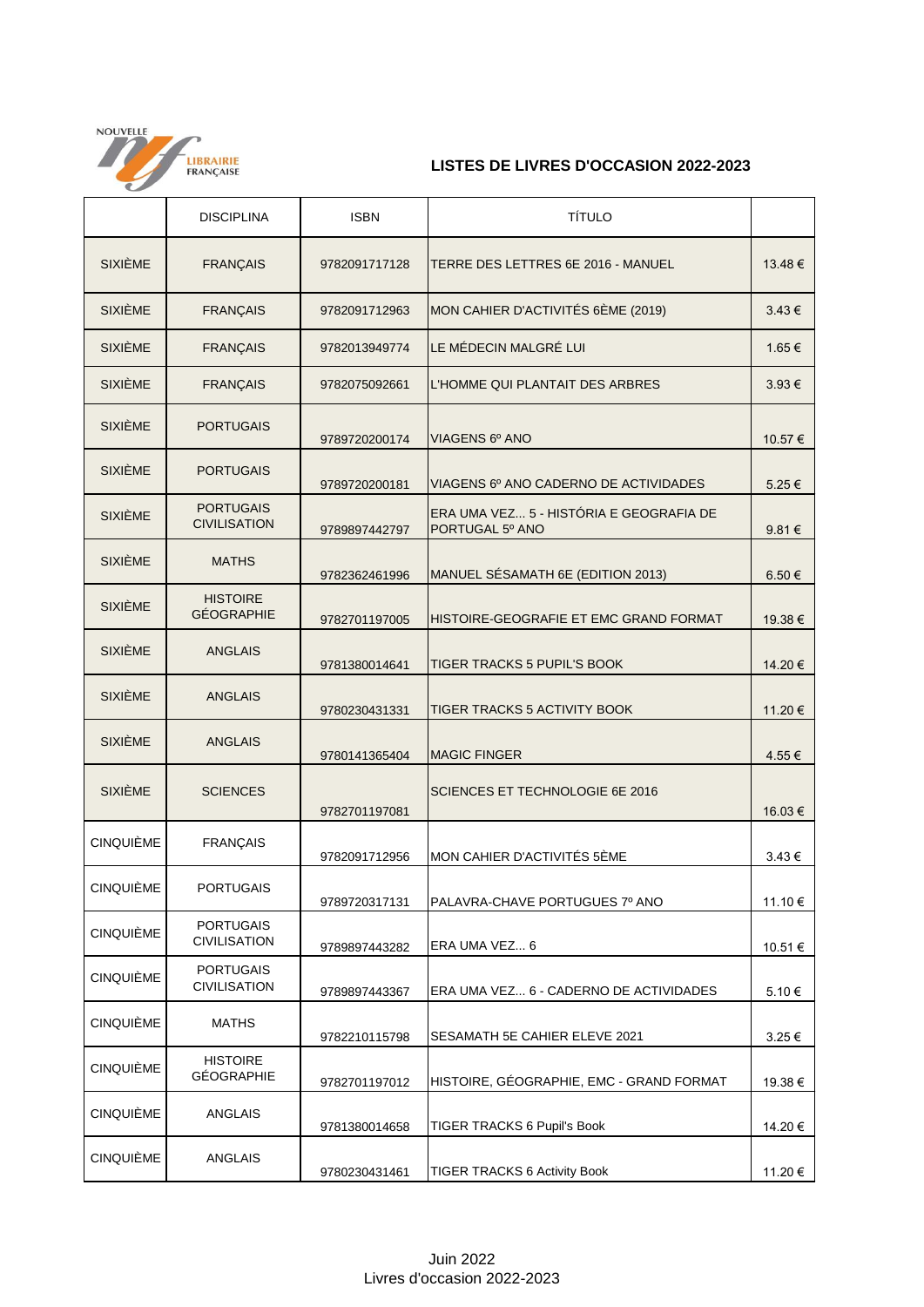

| <b>CINQUIÈME</b> | ALLEMAND                             | 9782047333266 | HAB SPASS ! NEU CYCLE 4 5EME 4EME 3EME      | 19.53€  |
|------------------|--------------------------------------|---------------|---------------------------------------------|---------|
| <b>CINQUIÈME</b> | <b>ITALIEN</b>                       | 9782321011620 | <b>ITALIEN CYCLE 4 LIVRE UNIQUE</b>         | 17.00 € |
| <b>CINQUIÈME</b> | <b>SVT</b>                           | 9782013953887 | SVT CYCLE 4 / 5E, 4E, 3E - LIVRE ELEVE - ED | 16.30 € |
| <b>CINQUIÈME</b> | <b>SC. PHYSIQUES</b>                 | 9791090910591 | PHYSIQUE-CHIMIE CYCLE 4, EDITION 2017       | 15.68€  |
| QUATRIÈME        | <b>FRANÇAIS</b>                      | 9782210106260 | JARDIN DES LETTRES 4E ELEVE BIMANUEL        | 14.85€  |
| QUATRIEME        | <b>FRANÇAIS</b>                      | 9782035834263 | <b>CYRANO DE BERGERAC</b>                   | 2.20€   |
| QUATRIÈME        | <b>MATHS</b>                         | 9782210115804 | <b>SESAMATH 4E CAHIER ELEVE 2021</b>        | 3.25€   |
| QUATRIÈME        | <b>HISTOIRE</b><br><b>GÉOGRAPHIE</b> | 9782401021525 | HISTOIRE-GEOGRAPHIE-EMC 4E, EDITION 2016    | 16.80 € |
| QUATRIÈME        | <b>ALLEMAND</b>                      | 9782047333266 | HAB SPASS ! NEU CYCLE 4 5EME 4EME 3EME      | 19.53 € |
| QUATRIÈME        | <b>ESPAGNOL</b>                      | 9791090910973 | ESPAGNOL CYCLE 4 - HISPAMUNDO, EDITION 2017 | 14.80 € |
| QUATRIÈME        | <b>ITALIEN</b>                       | 9782321011620 | <b>ITALIEN CYCLE 4 LIVRE UNIQUE</b>         | 17.00 € |
| QUATRIEME        | <b>SVT</b>                           | 9782013953887 | SVT CYCLE 4 / 5E, 4E, 3E - LIVRE ELEVE - ED | 16.30 € |
| QUATRIÈME        | <b>SC. PHYSIQUES</b>                 | 9791090910591 | PHYSIQUE-CHIMIE CYCLE 4, EDITION 2017       | 15.68€  |
| <b>TROISIÈME</b> | <b>FRANÇAIS</b>                      | 9782710381419 | <b>ANTIGONE</b>                             | 3.40 €  |
| <b>TROISIÈME</b> | <b>FRANÇAIS</b>                      | 9782889278985 | L'ANALPHABETE - RECIT AUTOBIOGRAPHIQUE      | 6.60€   |
| <b>TROISIÈME</b> | PORT.                                | 9789896475185 | CONTO CONTIGO 9º ANO                        | 10.71 € |
| <b>TROISIÈME</b> | HISTÓRIA E<br><b>GEOGRAFIA</b>       | 9789720313997 | NOVO VIVA A HISTÓRIA! 9º ANO                | 10.46 € |
| <b>TROISIÈME</b> | <b>MATHS</b>                         | 9782210115811 | SESAMATH 3E CAHIER ELEVE 2021               | 3.25€   |
| <b>TROISIÈME</b> | <b>HISTOIRE</b><br><b>GÉOGRAPHIE</b> | 9782401020177 | HISTOIRE-GEOGRAPHIE-EMC 3E, EDITION 2016    | 16.90 € |
| <b>TROISIÈME</b> | ANGLAIS                              | 9780230473140 | GATEWAY B1 + 2ND EDITION                    | 21.38€  |
| <b>TROISIÈME</b> | ANGLAIS                              | 9780007395200 | <b>NUMBER THE STARS</b>                     | 5.38€   |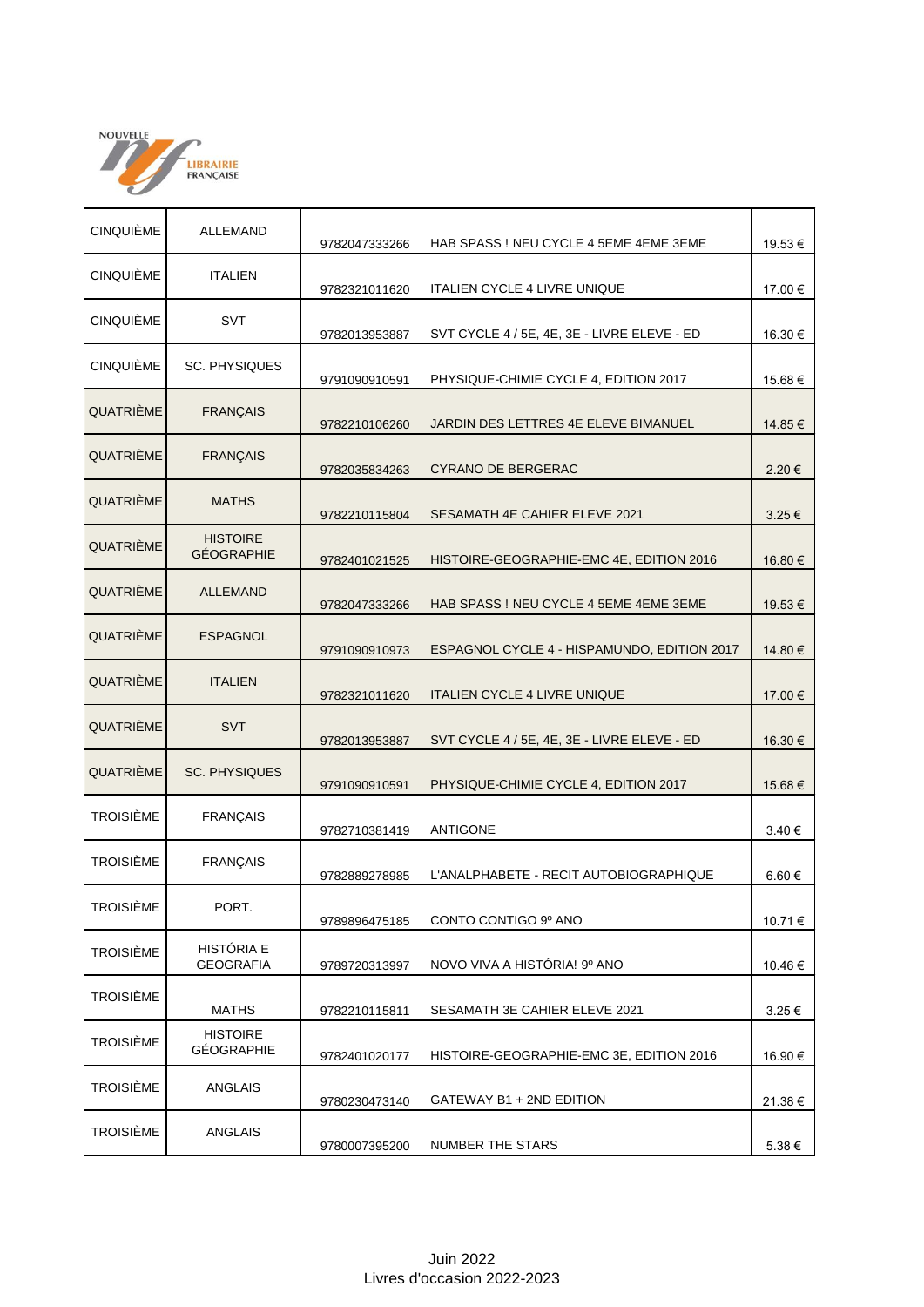

| <b>TROISIÈME</b> | <b>ESPAGNOL</b>                     |               |                                                      |            |
|------------------|-------------------------------------|---------------|------------------------------------------------------|------------|
|                  |                                     | 9791090910973 | ESPAGNOL CYCLE 4 - HISPAMUNDO, EDITION 2017          | 14.80 €    |
| <b>TROISIÈME</b> | <b>ITALIEN</b>                      | 9782321011620 | <b>ITALIEN CYCLE 4 LIVRE UNIQUE</b>                  | 17.00€     |
| <b>TROISIÈME</b> | SVT                                 | 9782013953887 | SVT CYCLE 4 / 5E, 4E, 3E - LIVRE ELEVE - ED          | 16.30 €    |
| <b>TROISIÈME</b> | <b>SC. PHYSIQUES</b>                | 9791090910591 | PHYSIQUE-CHIMIE CYCLE 4, EDITION 2017                | 15.68€     |
| <b>SECONDE</b>   | <b>FRANÇAIS</b>                     | 9782017064671 | BIBLIOLYCEE L'ECOLE DES FEMMES                       | 1.93 €     |
| <b>SECONDE</b>   | PORT.                               | 9789720400444 | LETRAS EM DIA 10                                     | 14.86 €    |
| <b>SECONDE</b>   | <b>MATHS</b>                        | 9782210111653 | MATHS LYCÉE NIVEAU 2NDE                              | 17.43€     |
| <b>SECONDE</b>   | <b>HISTOIRE</b>                     | 9782210111530 | HISTOIRE 2NDE PROGRAMME 2019                         | 17.55€     |
| <b>SECONDE</b>   | <b>GEOGRAPHIE</b>                   | 9782210111547 | GEOGRAPHIE 2NDE PROGRAMME 2019                       | 17.55€     |
| <b>SECONDE</b>   | <b>ANGLAIS</b>                      | 9780099450252 | THE CURIOUS INCIDENT OF THE DOG IN THE NIGHT<br>TIME | $6.90 \in$ |
| <b>SECONDE</b>   | <b>ALLEMAND</b>                     | 9782356855534 | Fantastisch 2nde (Edition 2019)                      | 13.70€     |
| <b>SECONDE</b>   | <b>ALLEMAND</b>                     | 9782356855541 | CAHIER D'ENTRAINEMENT FANTASTISCH 2NDE               | 4.85€      |
| <b>SECONDE</b>   | <b>ITALIEN</b>                      | 9782091780818 | <b>ESPLORAZIONE 2NDE - EDITION 2019</b>              | 12.65 €    |
| <b>SECONDE</b>   | <b>SVT</b>                          | 9782047336762 | SVT SECONDE - MANUEL DE L'ÉLÈVE (EDITION<br>2019)    | 18.10 €    |
| <b>SECONDE</b>   | <b>SCIENCES</b><br><b>PHYSIQUES</b> | 9782377601431 | PHYSIQUE-CHIMIE SECONDE                              | 17.60€     |
| PREMIÈRE         | <b>FRANÇAIS</b>                     | 9782017064657 | LES FLEURS DU MAL                                    | 1.93 €     |
| PREMIÈRE         | SPÉCIALITÉ<br><b>HUMANITÉS</b>      | 9782091720548 | HUMANITÉS LITTÉRATURE PHILOSOPHIE 2019               | 19.80 €    |
| <b>PREMIÈRE</b>  | <b>MATHS</b>                        | 9782210112568 | MATHS LYCÉE NIVEAU 1ERE GÉN                          | 18.98€     |
| <b>PREMIÈRE</b>  | <b>HISTOIRE</b>                     | 9782377601523 | HISTOIRE 1ERE ED. 2019                               | 17.55 €    |
| PREMIÈRE         | <b>GEOGRAPHIE</b>                   | 9782210112223 | GEOGRAPHIE 1ERE ED. 2019                             | 17.55€     |
| PREMIÈRE         | SPÉCIALITÉ HIST-GEO                 | 9791035805036 | HISTOIRE-GEOGRAPHIE - GEOPOLITIQUE - SCIENCE         | 21.63 €    |
| PREMIÈRE         | ALLEMAND                            | 9782356855824 | FANTASTISCH 1ÈRE (EDITION 2019)                      | 13.70 €    |